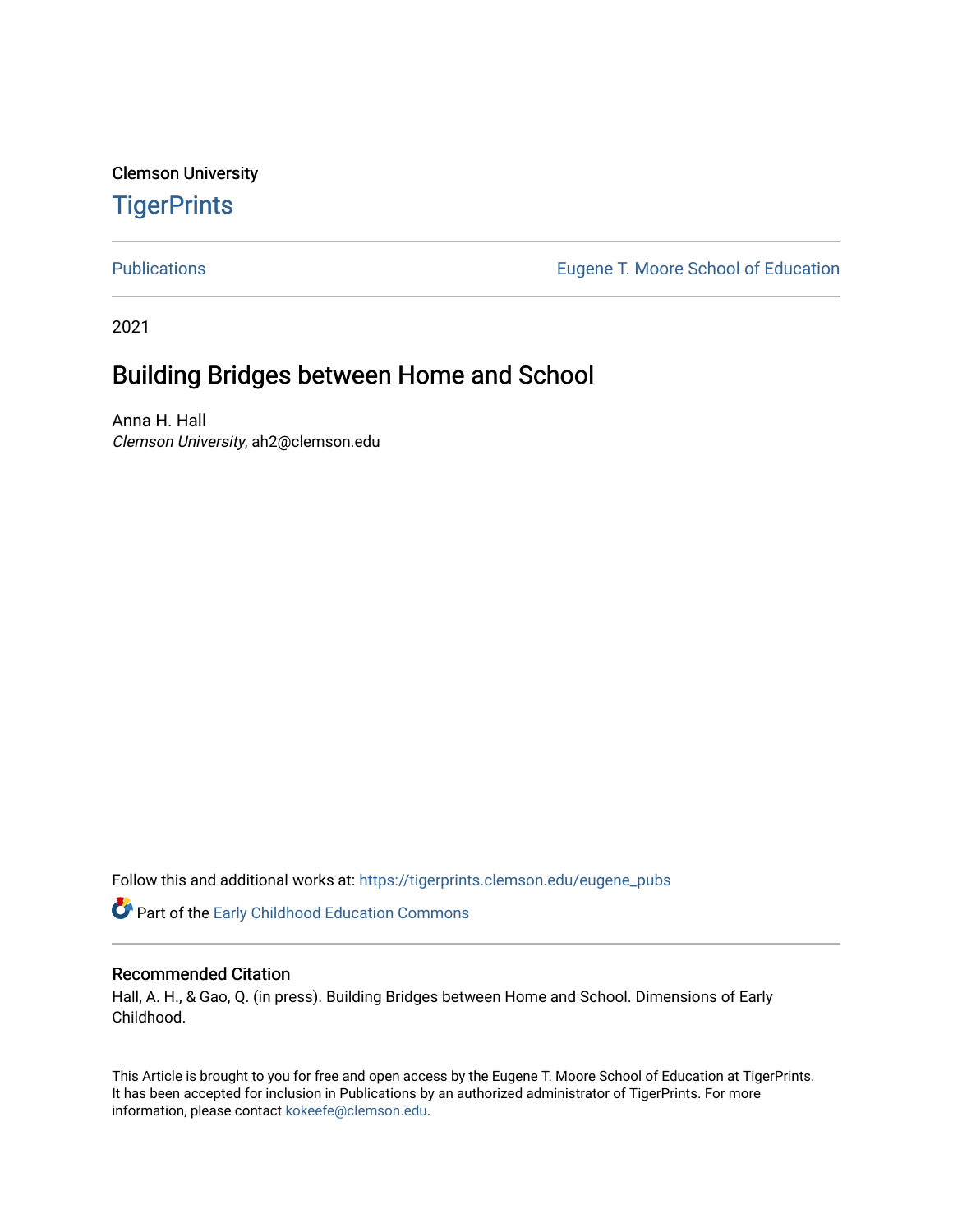## **Building Bridges between Home and School**

## Anna Hall and Qianyi Gao

"It takes a village" is a famous quote that not only rings true for raising children, but also for raising writers. Let's face it; writing is challenging. It is a social and cognitive process requiring fine motor skills, a shared understanding with readers, and a proficient vocabulary. When teachers take on the sole responsibility for teaching children to write, it is a hefty load to bear. Fortunately, families can serve alongside teachers as powerful writing role models and help welcome children into the world of written language.

Involving families as team members in your writing instruction is not always easy. It takes more effort to develop and maintain reciprocal relationships with families than it does to utilize one-way communication through newsletters and emails (Daniel, 2009; Ferlazzo, 2011; Halgunseth, 2009; Tran, 2014). However, once you put the extra time and energy into building relationships with families, you will reap the benefits that come from creating an extended writing community within your classroom (Lopez & Caspe, 2014; Tran, 2014). When teachers and families share openly about writing goals, instructional strategies, and children's progress, children feel supported, motivated, and inspired. Instead of viewing teachers as the all-knowing experts, families realize that they too are their children's first writing teachers. Building bridges and connecting with families

To engage families in the classroom writing community, teachers need to build bridges between home and school. Bridges are two-way streets that connect two significant places and suspend over endless possibilities. They are not easy to build and are sometimes tricky to cross, but once established on a firm foundation, they allow open sharing and infinite opportunities to work together. As you begin building bridges with families, it is helpful to reflect on your

1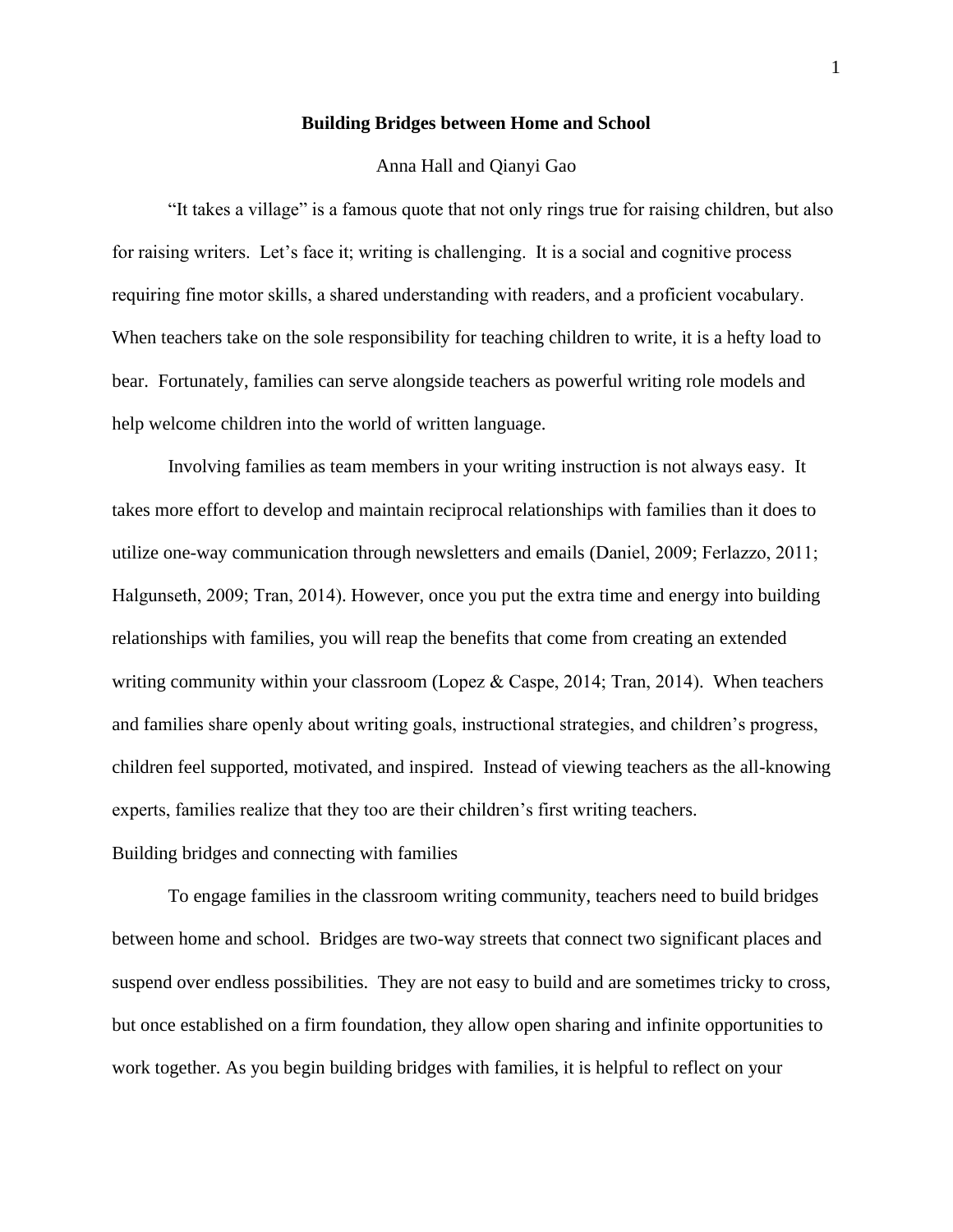writing attitudes and practices and to ask families to share their beliefs about writing. Do you like to write? Do you encourage your children to write often and share their writing with others? Do you write for enjoyment, or to complete daily tasks? Sharing your beliefs about writing and writing instruction will help nurture deeper family relationships, which will further support your students' writing development.

When you ask young children if they are writers, the majority will say they are despite their current phase of writing development (Hall et. al., 2019). As a teacher, it is important to nurture children's natural self-efficacy in writing instead of extinguishing it. Building bridges between home and school and cultivating reciprocal relationships are the first steps in this important process. We hope this article inspires you to begin building bridges and talking to your colleagues about celebrating the unique writing contributions of all families.

## **Establishing a Writing Community**

*Community: a unified body of individuals who share a feeling of fellowship, as a result, of sharing common attitudes, interests, and goals.* 

Writing is an activity that bonds a class together as a community of learners. It can be a highly personal form of self-expression and has the power to bring people together through shared experiences and form a unique community within the classroom. We sometimes write about our lives during mini lessons. The children then come to know our families, our hobbies, and our passions. They may say things like "How's your husband's sore knee?" or "When will you visit your grandmother again?" after hearing our stories. Although they may never meet any of our family members or visit our favorite places, they know all about them from our writing. Sharing this helps them to feel a part of our world.

We also learn about the children's lives as they read their writing to the class during daily sharing time. We know that John was excited about losing his first tooth and that Peyton was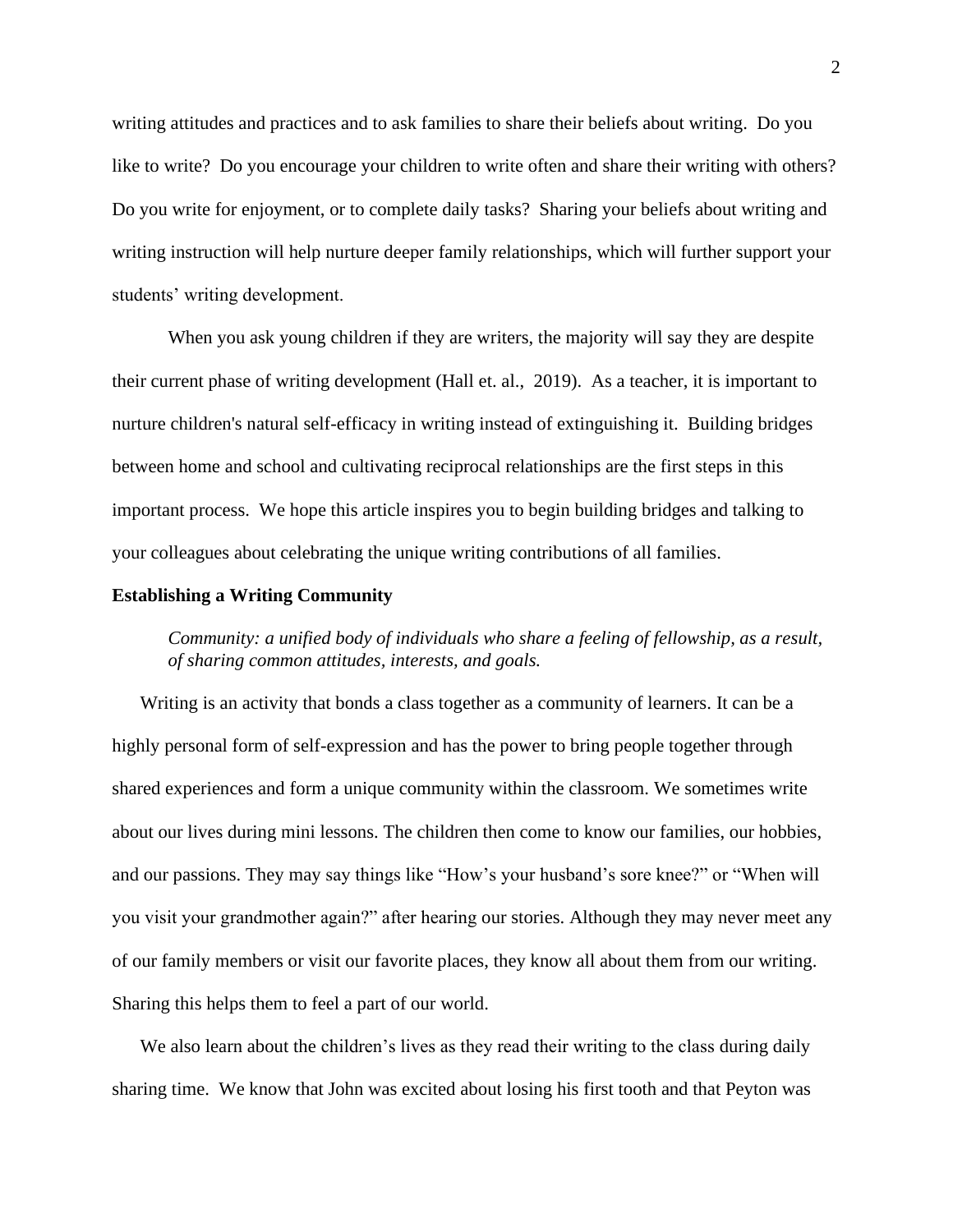extra tired because his new baby brother was keeping him up at night. When families visit our classroom to see children's writing, parents, grandparents, and siblings would join our sharing circles and contribute their unique feedback and praise. Because of what is shared in writing, we don't remain just a teacher, classmates, and families; we became a close school family.

To create an extended writing community, all members must share in the experience of writing. This means the teacher writes, the children write, and families write together. Writers within the community lean on each other for support, ask each other questions, and provide helpful feedback and praise. Here are some essential practices to establish an extended writing community:

- Include time for children to talk, write, and share their writing each day with you, their classmates and their families.
- Encourage collaboration among peers and helpful talk during writing time.
- Create a comfortable space for writing and sharing and allow children to choose where they write each day (e.g., desk, table, floor, reading area).
- Lay the groundwork for responding respectfully to others and building trust when writing is shared (in whole group or peer conferences). Don't expect this to come naturally.
- Model writing daily for authentic purposes (e.g., making a list, writing a story about a favorite pet, recording research on an interesting topic). Let your voice come through in your writing so your students will feel comfortable sharing their voice as well.
- Demonstrate taking risks with your writing and making adjustments when your choices don't work the first time around.
- Practice asking each other questions about your writing and provide compliments and suggestions for revisions.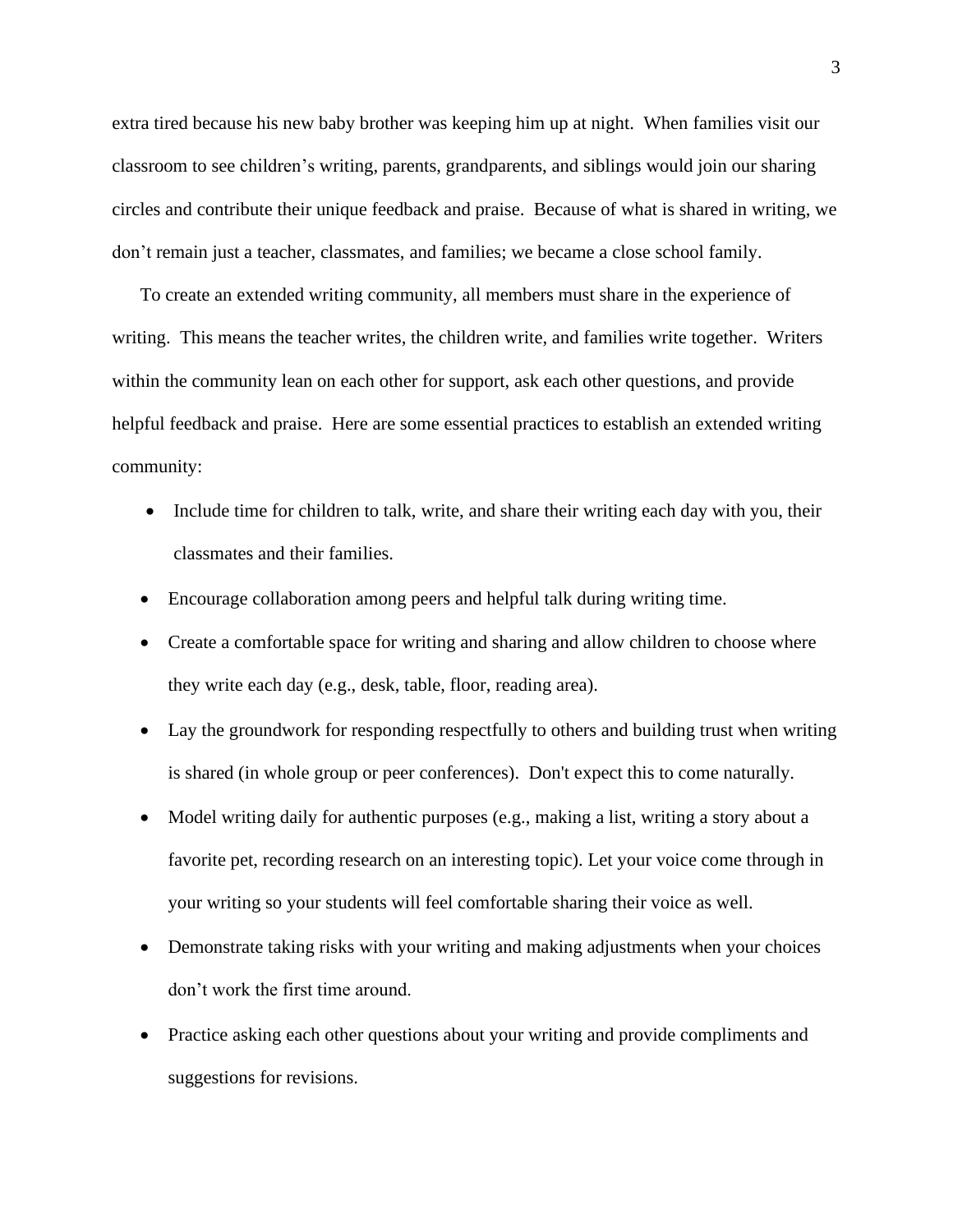- Celebrate the writing process each step along the way instead of just the finished product (Make peer conference day just as exciting as your Author's Tea, which celebrates completed pieces).
- Feature teacher and student writing throughout your classroom and refer to it often.
- Invite families to join you on special publishing days, participate in writing conferences, and join in during writing celebrations.

Just like any other type of community, shared values are established when you create a writing community in your classroom. Through watching you write, being invited to write, and seeing their families writing, children learn that writing is essential and that it has many purposes in our society. Children also recognize that each member of their writing community makes unique contributions and that every step of the writing process is critical.

## **Building a Bridge of Communication**

## *Communication: The successful conveying or sharing of ideas and feelings by speaking, writing, or using some other medium*

Imagine showing children's writing samples from different time points during the year to their family members. It is hard to explain writing progress in a letter or on a report card, but during these conferences, it is easy for families to see words, sentences, and paragraphs lengthening over time. Their positive reactions will not only be because of the progress they notice in the samples. The smiles will also come from seeing their names in their children's stories and from recognizing the comfort their children feel in sharing their lives with their classmates. After looking through writing samples together at family conferences, families may start explaining the nuances behind their children's stories and sharing how their children are writing at home or inviting their family to write together.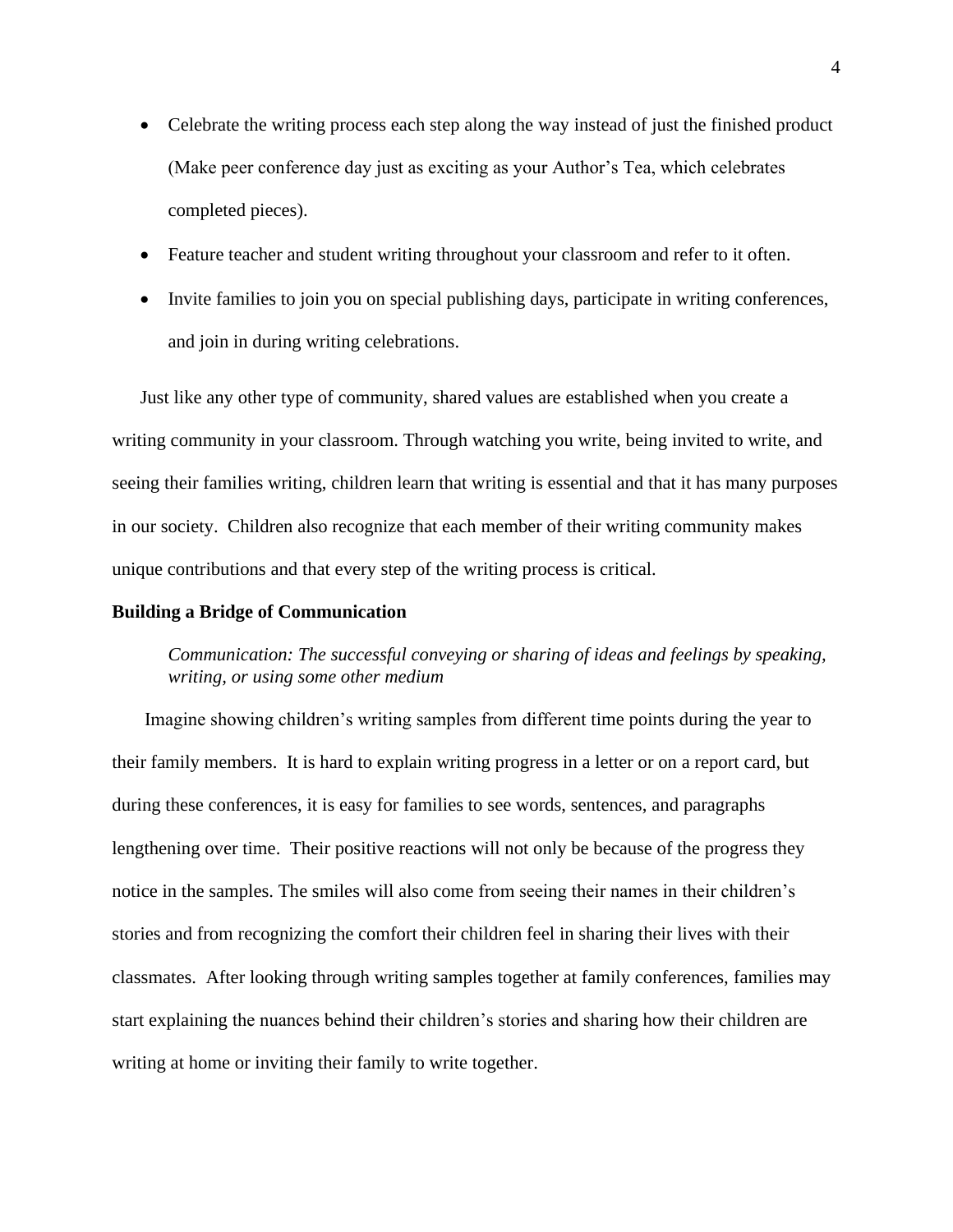In thinking about building bridges between home and school, it is critical to foster two-way communication with families and to remember that there is not one correct way to communicate (Daniel, 2009; Ferlazzo, 2011; Halgunseth, 2009). Teacher communication shifts as new technologies become available and depends on the unique needs of the families you work with each year (Burris, 2019; Parnell & Bartlett, 2012). It is vital to use a variety of methods so that families can select the one that best suits their lifestyle. In choosing communication methods, it is important to consider if they allow for one-way or two-way sharing (Ferlazzo, 2011; Ferlazzo & Hammond, 2009). For example, if you are using a group texting app, can families reply to the thread or you individually? Can the technology you are using maintain the privacy of your families and children? If you are using a classroom blog, is there space for family comments or a place to upload photos and writing samples? Here are some examples of ways to encourage twoway communication about writing with families:

- Educational social media apps like Edmodo or  $\text{SeeSaw}^1$  which allow families to join a private group and post comments or ask questions.
- Class websites or blogs which invite families to view children's writing and to send in photographs or home writing samples to post.
- Educational texting apps like Remind which allow teachers to use a private phone number for group or individual texting so they can share links with families and families can respond with comments or questions.
- Weekly folders with writing samples and comment cards for families.
- Writing nights that invite families to join their children in the writing process

<sup>&</sup>lt;sup>1</sup> Social media apps listed here does not constitute an endorsement by SECA.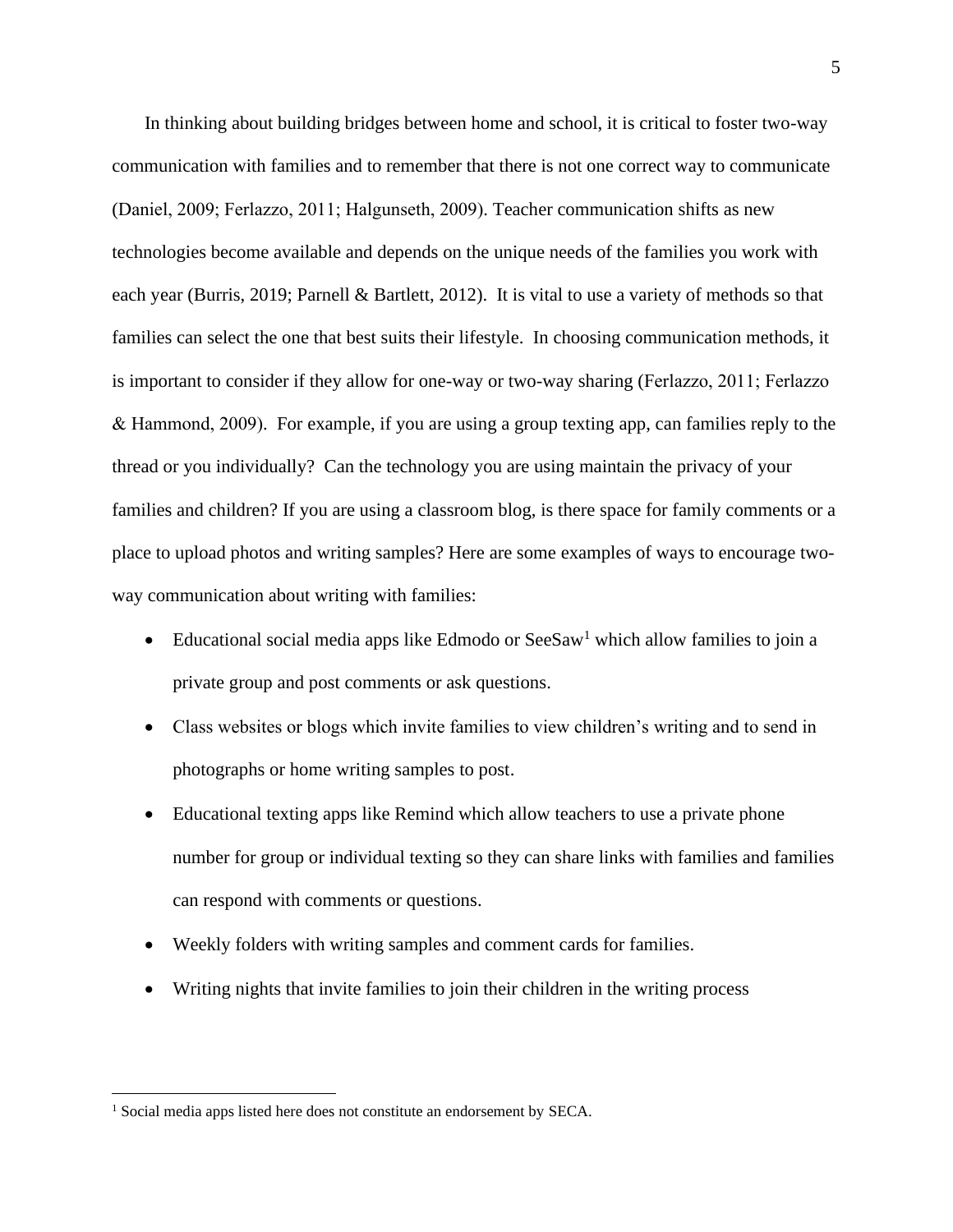- Family volunteer opportunities during conferencing days to provide individualized suggestions for revisions or help children with final edits.
- Class visitors to share what they love about writing or how they use it in their daily life
- Phone calls to report progress noticed and to ask families what they have noticed at home (Rotate five per week until you get through your class role).
- Two-way conferences ask parents beforehand to bring in their children's writing samples or topics their children like to write about at home.

### **Building a Bridge of Respect**

### *Respect: Due regard for the feeling, wishes, rights, or traditions of others*

At the beginning of each school year, as customary, you could send a letter to families inviting them to tell you about their children. You could ask them to tell you about what their children like to do, where they like to visit, and what makes them special. You could also invite them to send in photographs that would conjure up their children's favorite memories, maybe a trip to the beach or a first bicycle ride. By sending this invitation before meeting the families, you are sending the message that you welcome and respect each child in your class and each family's unique contributions to the classroom. The letters and photographs will remain in children's writing folders and become valuable resources when they need to brainstorm new ideas for writing.

Demonstrating respect for families goes beyond being courteous and kind and extends to showing interest and valuing the unique contributions of each member of your extended writing community (Ferlazzo, 2011). Respect begins with recognizing that every family has important social and cognitive resources and special traditions that enrich their children's lives and the life of your classroom. Respect is demonstrated when you ask families to share with you as often as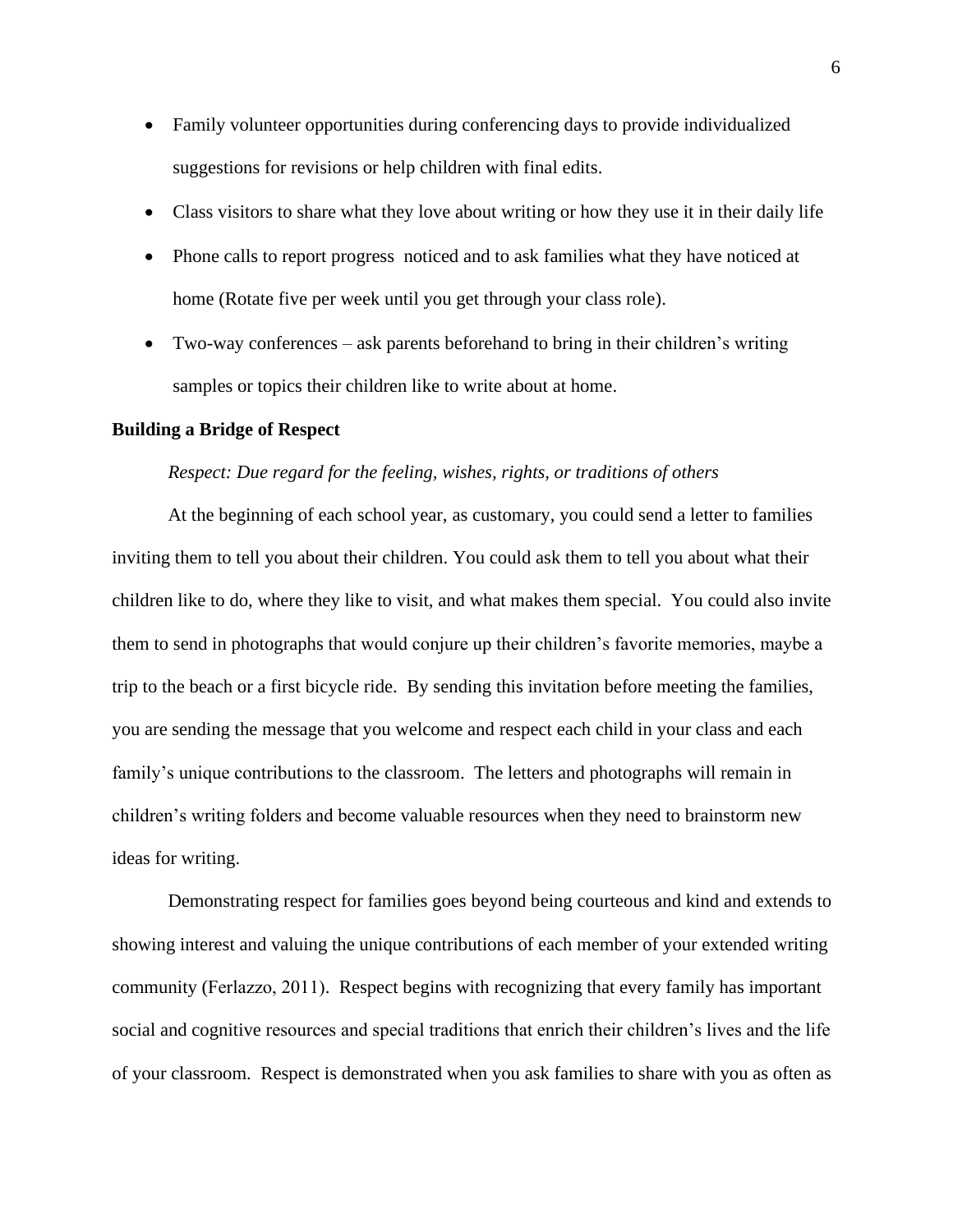you share information with them and when you honor their cultural contributions. It is also shown when you invite families to join your classroom in a variety of ways that take individual scheduling, transportation, and childcare needs into consideration.

Just like bridges, trust and respect are and must be developed over time. Developing respectful relationships involves understanding that families' prior experiences with writing (positive or negative) may influence their participation in your classroom and that family engagement is a choice. It is essential to respect each family's involvement level, whether it be minimal or high. Ultimately, respect is shown through sharing, listening, and understanding. Try to put yourself in the shoes of your families. Consider the pressures of balancing work, attention to all their children, and other life circumstances. Here are a few ways to develop a respectful relationship with families:

- Send a postcard welcoming families to your class before the first day of school.
- Send a letter during the first week of school inviting families to tell you about their children.
- Call families the first week of school and at least once a month throughout the year to share good news about their children and to ask families if they have anything they would like to share.
- Plan conference time equally among sharing with families and inviting families to share with you. Build in enough time with each family so that no one feels rushed. This could be achieved through home visits or 20-30 minute school conferences.
- Celebrate the many cultures and traditions represented in your classroom and make special occasions inclusive of all families' heritage.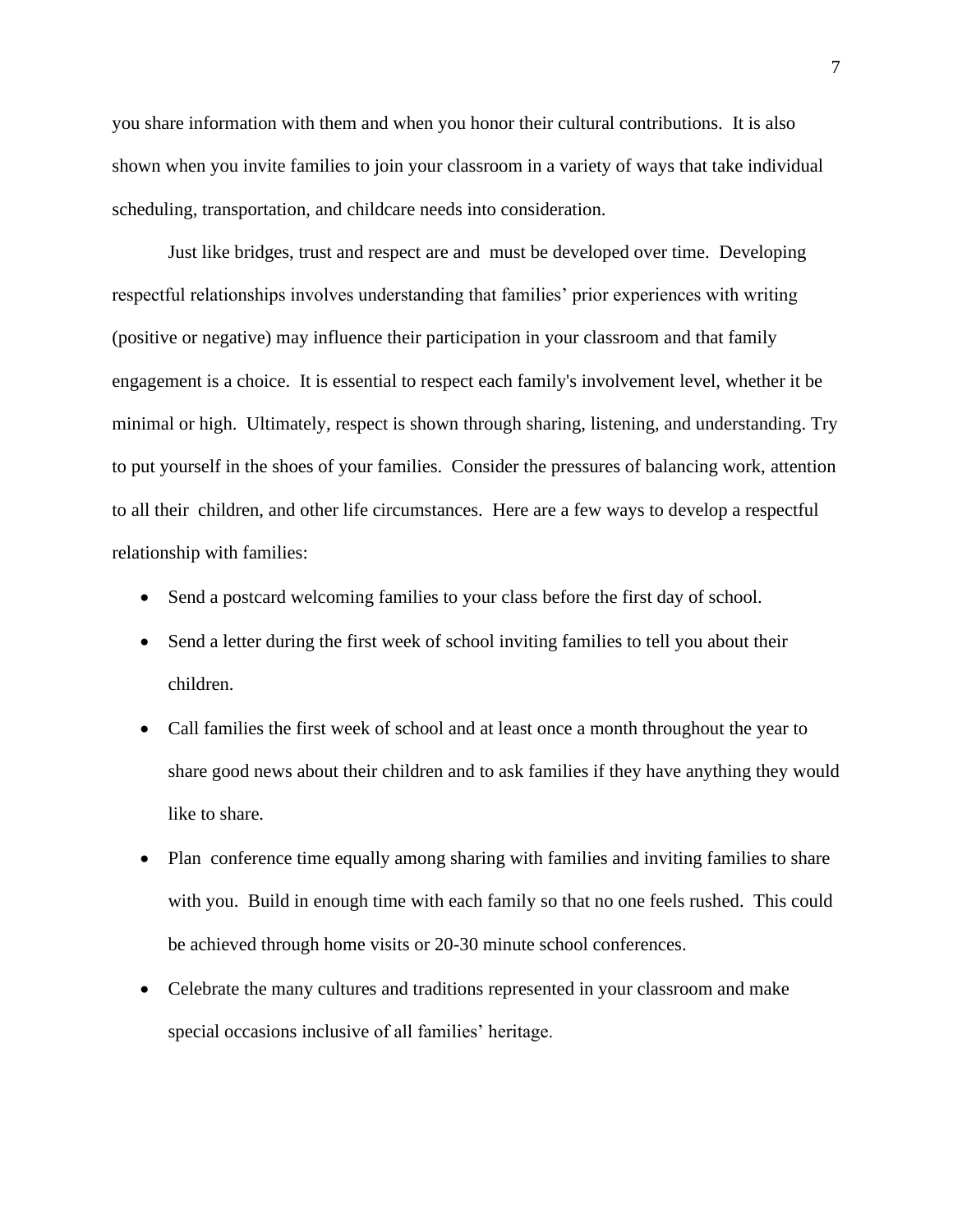• Invite families to share their expertise with your class (An editor can tell the class the steps authors go through to publish a book, A chef can explain the importance of writing a sequencing piece).

## **Building a Bridge of Support**

*Support: to give encouragement or assistance to someone because you want them to succeed*

Unlike the stages of walking and talking, writing approximations are not widely talked about or understood in mainstream society. It is hard for adults to remember how they went from learning the alphabet to constructing conventional words and sentences. Conventional writing does not happen on a particular day, like a child's first steps, and it is often hard for families to know the best ways to support their children along the way. Building a bridge of support for young writers includes sharing developmental writing milestones, demonstrating strategies for modeling and guiding writing, and talking to families about how to set up a welcoming writing environment at home.

In supporting families, it is helpful to talk about what their children could do in writing instead of what they could not. For example, you could say "See how John is using initial and ending sounds when he writes "ct" for "cat". He knows so much about sounding out words. Pretty soon, he will start to hear the vowel sounds, too when he stretches his words, and he will add in the "a"." By focusing on children's capabilities as emergent writers, you empower families to support children at their current developmental level. You also validate the ways they are already supporting early writing behaviors at home.

A bridge of support is designed to help teachers and families set writing goals, share instructional strategies, and monitor progress together throughout the year. As the saying goes,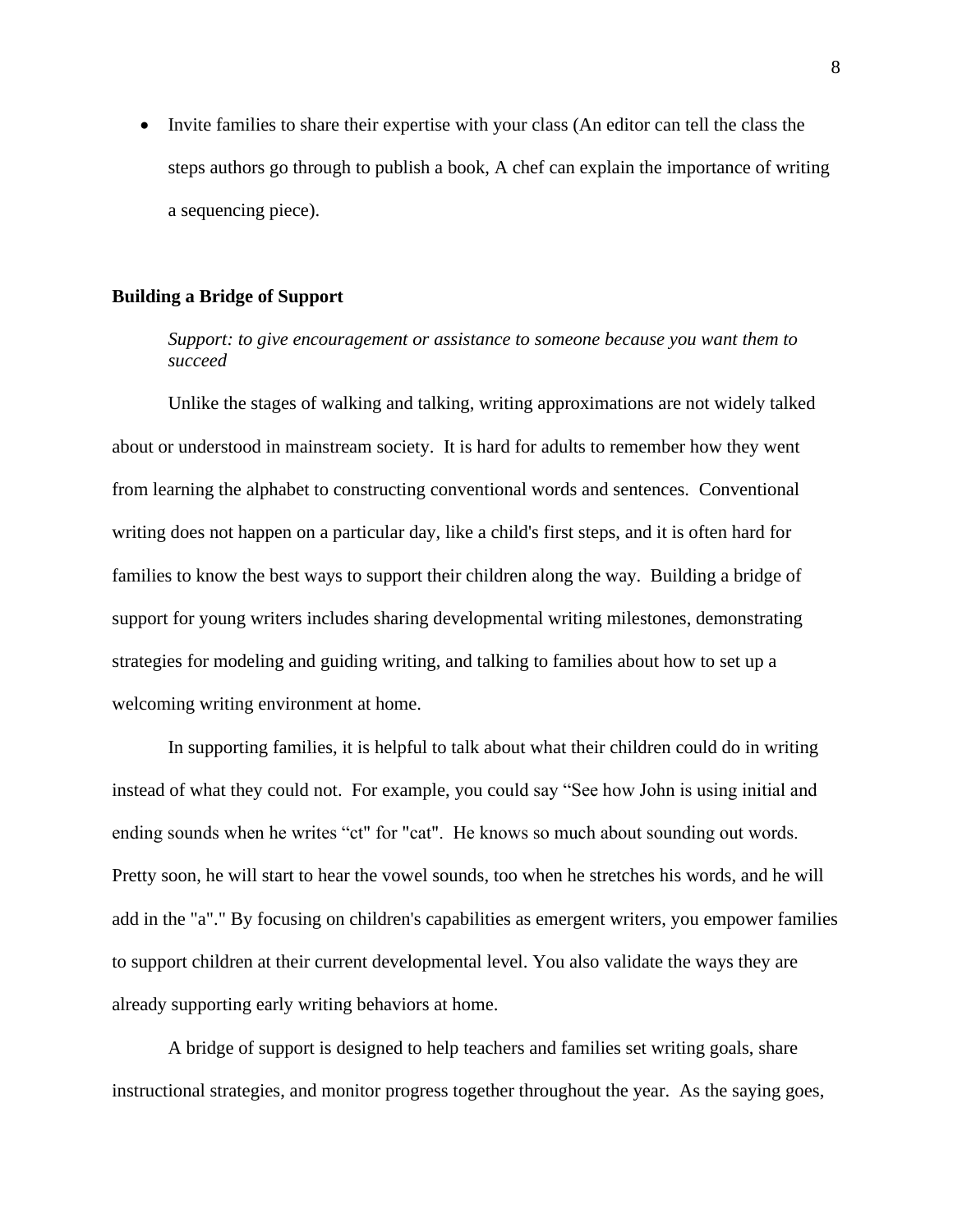"Two heads are better than one." When families and teachers discuss catalysts for children's writing and support children in similar ways, it leads to less confusion for the children, comparable expectations among adults, and extends learning between home and school. For example, if teachers and families both encourage invented spelling by asking children to stretch the words orally (C-A-T) and use an alphabet chart to match the letters with the sounds they hear, the children will become more independent writing new words at home and school. Here are some other ways to build a bridge of support:

- Invite families to tell you their children's preferences for writing at home (location, type of writing, do they like to share?).
- Share how you set up your writing environment (materials, time, flexible arrangements).
- Demonstrate ways to encourage invented or phonetic spelling and decrease children's dependence on adults for spelling words.
- Tell families how topic choice increases children's writing motivation ask what topics they notice their children enjoy writing about at home.
- Show how you model being a writer in the classroom and ask families how they use writing at home (e.g., texting, social media, work, diary). Reinforce that they are their children's first teachers. Explain to families that they are a powerful role model for their young writers.
- Talk about your focus on the writing process and how real authors go through the steps of prewriting, drafting, revising, editing, and publishing. Ask if they have noticed their children going through these steps at home when they write.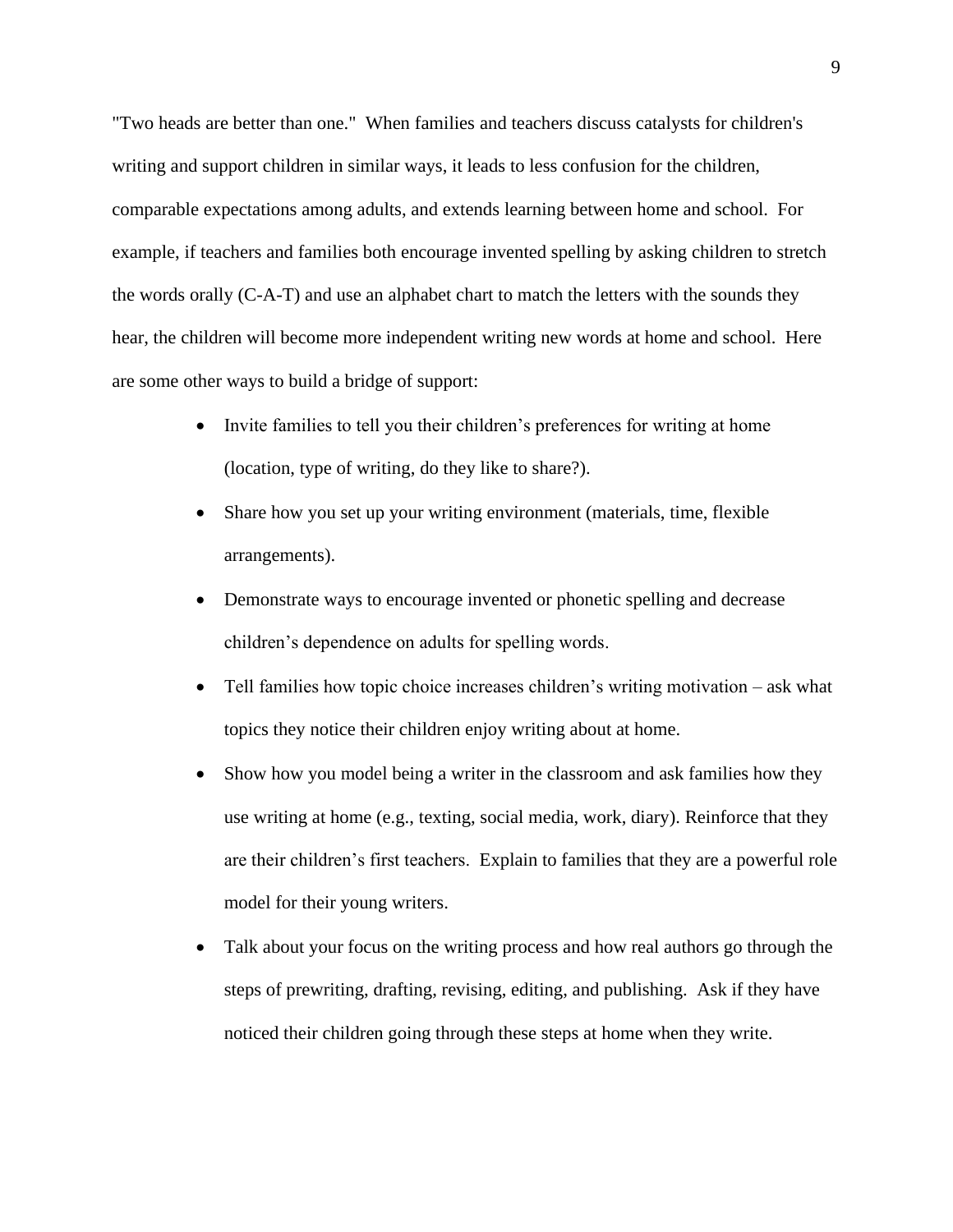- Discuss the phases of writing development and set goals for helping children progress throughout the year.
- Share ways that you provide feedback during writing conferences and sharing time (e.g., asking the children to tell you about their writing, pointing out things they know about writing and are doing well, focusing on one teaching point instead of many)
- Invite families to share ways they celebrate their children's writing at home (e.g., hanging it on the refrigerator, listening to their children read their stories aloud)

## **Why Bridges are Important to Support Writing**

Children's emergence as writers is steered by interactions with the materials, environments, and people they encounter in their day-to-day lives. As they participate in and observe writing at home and school, children internalize their perceptions and understandings about writing. Although most children follow a similar developmental trajectory when learning to write, their distinct journeys are embedded within their own experiences and history.

Building bridges of communication, respect, and support with families can catalyze writing development by encouraging plentiful opportunities to write, availability of writing tools and materials, adult modeling, scaffolding, encouragement, and meaningful peer interactions focused on writing. Bridges can also support families in providing language experiences that help children build their oral and written vocabulary and modeling functional uses of writing in their everyday lives.

Children make judgments of their writing abilities based on their writing performance and messages they receive from significant adults in their lives (like teachers and family members). These judgments (or self-efficacy levels) are significant because they affect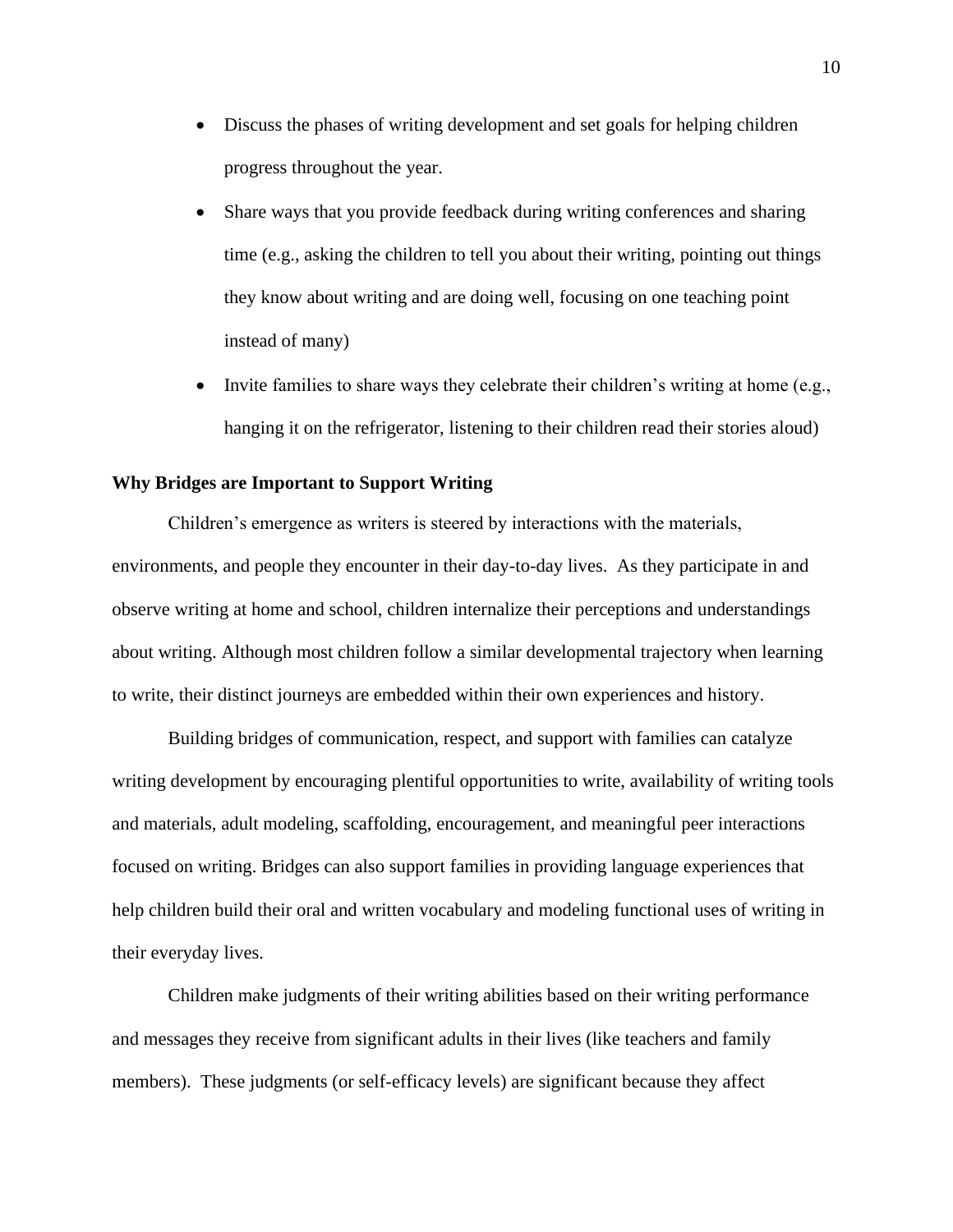children's levels of persistence and perseverance. In turn, children's effort levels lead to their level of writing achievement in school and beyond. By building bridges, you can empower families, increase family involvement, and improve the writing outcome of your students.

## **Making Time for Bridge-Building**

The hardest challenge of being a teacher is fitting everything that you deem important into your school day and incorporating every new idea that you hear into practice. We may all have experienced leaving professional development sessions with pages of notes and brimming with new ideas and possibilities, only to realize that, like New Year's resolutions, only one or two new practices would last throughout the year. Every teacher faces endless demands from their students, families, administration, and districts. Sometimes it is all you can do to get through the day without crying (and we all have those days, too). However, the support you will receive in return from families and the progress you will see in your students will well exceed the time you invest in building the bridges. Like any investment, it takes lots of energy up front, but over time, the interest builds, and the community that you establish will do much more than support your writing curriculum.

**Anna H. Hall** is an Associate Professor of Early Childhood Education at Clemson University. Her scholarship focuses on examining the writing attitudes of teachers and students and developing and adapting instructional writing strategies. She believes in forming research partnerships within her own community, as well as the educational community at large, to improve the writing lives of young children.